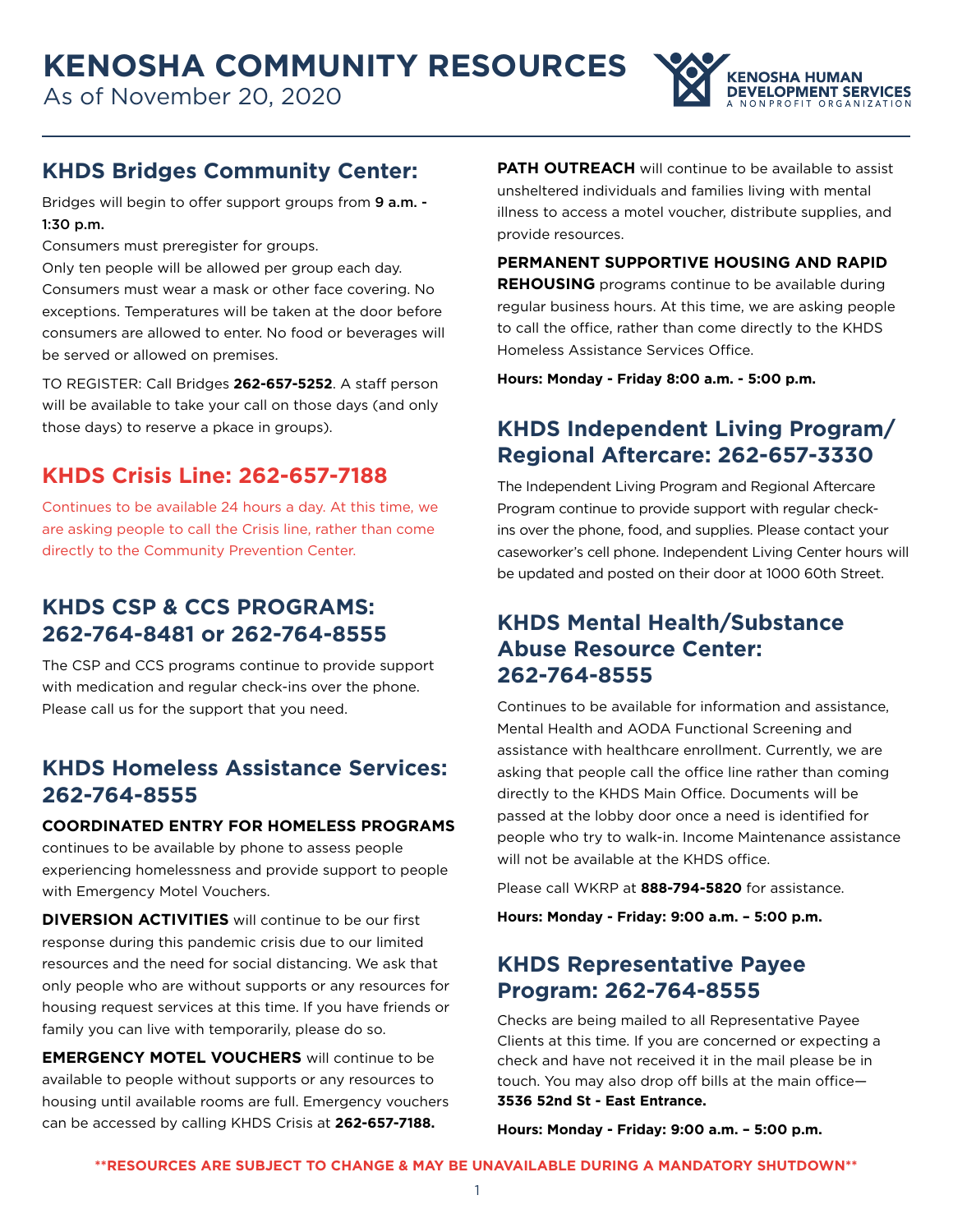As of November 20, 2020



### **KHDS Sunrise Clinical Services: 262-842-0538**

#### **Formerly known as: Behavioral Health Clinic**

The Behavioral Health Clinic is open, and all providers are continuing to provide patient care by phone and video conferencing when possible. Please call the clinic if you have any questions or needs.

#### **NEW PROGRAM:**

#### **TAPS – Therapy Addressing Pandemic Stress**

Free professional support to people who are facing increased stress and anxiety due to the COVID – 19 pandemic. The confidential TAPS program is specifically developed for healthcare and long-term care professionals who are facing increased stress and anxiety loads brought on by COVID-19.

### **Care Net Family Resource Center: 262-658-2555**

**6105 22nd Ave.** Office open for service by appointment only. Please call in advance.

# **Childcare Resources:**

#### **KidWise Playspace: 4623 75th Street, Suite 8, Pleasant Prairie**

Options:

1. N**ormal Open Play:** anyone can drop in for open play during their Fall Hours!

Beginning last week in August Monday - Wednesday: 9 a.m.- 4 p.m. (12-4 p.m. half price) Thurs-Friday: 9 a.m. - 6 p.m. Saturday-Sun: 9 a.m. - 12 :30 p.m.

- 2. Child Watch: parents can work from KidWise in their new "Parent Work Lounge" for a private workspace or from their food area. For children 6 months to 11 years old. Parent must remain onsite the entire time.
- 2. Drop Off Care: for children 7yrs-11yrs ONLY. You can drop off anytime from 6:30 a.m. - 6:30 p.m.
- 4. Date Night: for children 7yrs-11yrs old ONLY. Open late on Thursday and Friday nights 5 p.m. - 9 p.m. for Parent's Night Out. Dinner and snacks delivered in. Open play, movies, nerf wars, drumming, arts and crafts, and more!

5. Weekend Drop Off Care: for children 7yrs old to 11yrs old ONLY. Saturday and Sunday 9 a.m. - 12:30 p.m. for Open Play.

For those looking for 12 yrs-high school, FitFam Kenosha is offering a virtual learning center as well.

Please email Kristina for questions and to sign up! <kidwiseplayspace@gmail.com>

# **COVID-19 Hotlines: 1-866-443-2584 262-671-7777**

# **COVID-19 Testing Locations:**

Due to coronavirus restrictions, business hours may vary. For hours and services, please call in advance.

# **FROEDTERT KENOSHA HOSPITAL:**

#### **6308 8th Avenue (414) 805-2000**

Appointment required/drive through Testing conducted: Monday/Wednesday/Friday: 8 a.m. - 1 p.m. Tuesdays/Thursdays/Saturdays/Sundays: CLOSED

#### **CVS PHARMACY:**

**2207 80th Street (262) 658-3731** Testing Conducted for 80th St:

Monday - Friday: 9 a.m. - 8 p.m. Saturday: 9 a.m. - 6 p.m. Sunday: 10 a.m. - 5 p.m.

#### **3710 7th Avenue (262) 652-1474**

Testing conducted for 7th Ave: Monday: 10 a.m. - 6pm Tuesday - Friday: 8 a.m. - 9 p.m. Saturday: 9 a.m. - 6 p.m. Sunday: 9 a.m. - 5 p.m.

For both locations - Appt required / drive through

## **AURORA URGENT CARE:**

**10400 75th Street (877) 819-5034** Appointment required.

Testing hours: Monday - Friday: 7 a.m. - 1 p.m. Saturday/Sunday: 8 a.m. - 4 p.m.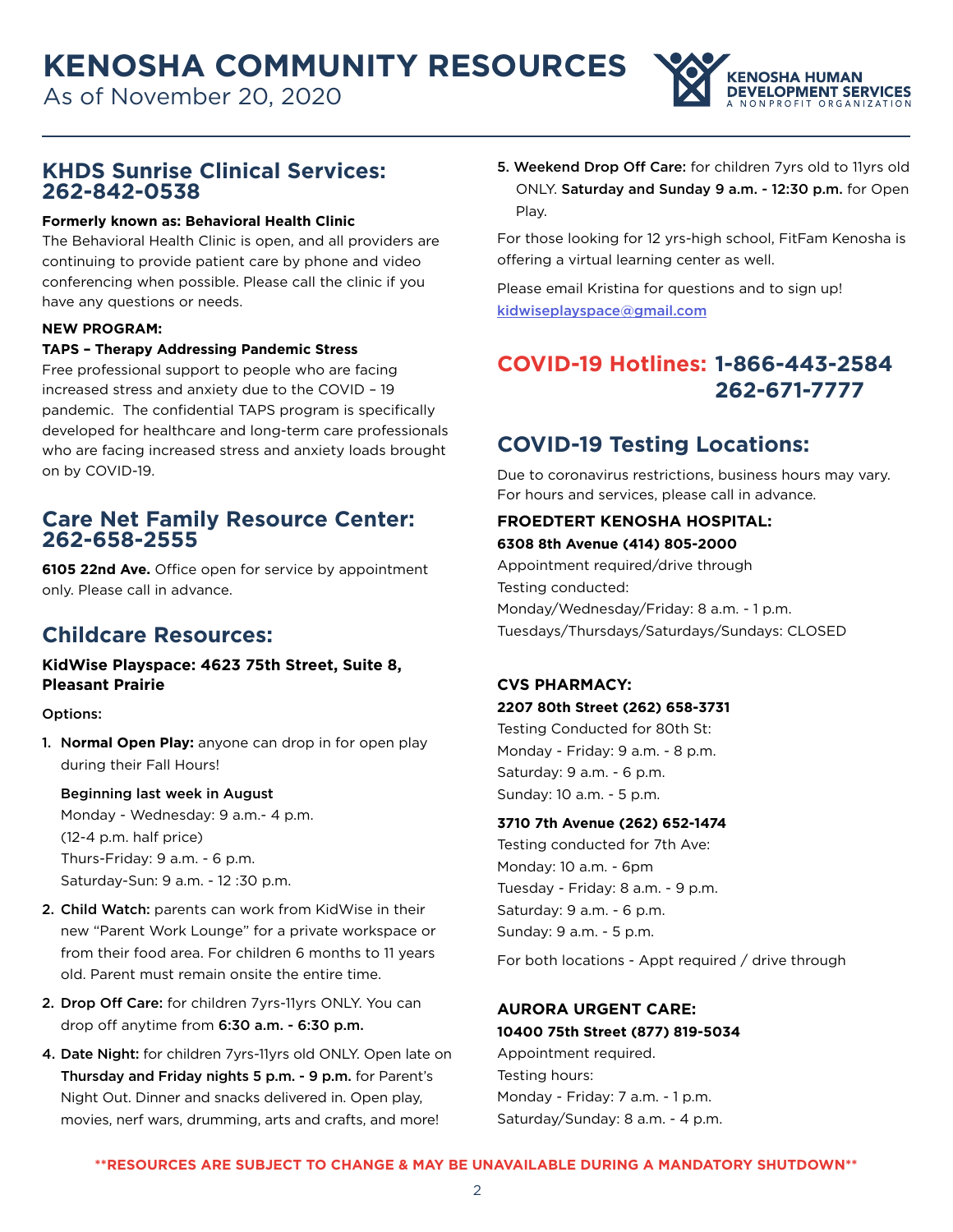As of November 20, 2020



#### **PLEASANT PRAIRIE CLINIC:**

**10256 Old Green Bay Rd, Pleasant Prairie (262) 671-7777** Appointment required/drive through.

**FROEDTERT PLEASANT PRAIRIE: 9555 76th St, Pleasnt Prairie (262) 577-8000** Appointment required/drive through.

#### **KENOSHA COMMUNITY HEALTH CLINIC (KCHC)**

Offers drive through testing at the Gateway Technical College **3520 30th Ave (262) 925-1325** Preregistration is required

Testing conducted: Monday/Wednesday/Friday: 8 a.m. - 3:45 p.m.

#### **KENOSHA COUNTY JOB CENTER**

The Wisconsin National Guard will provide free, drive-thru testing from 10 a.m. to 6 p.m. each Monday, Oct. 12-Dec. 7, at the Kenosha County Job Center, 8600 Sheridan Road, Kenosha. No appointment and no symptoms are needed. This is open to any person who lives or works in Wisconsin, ages 5 and up. Testing will be provided on a first-come, first-served basis, with results arriving within seven days.

Online pre-registration is recommended at [https://register.](https://register.covidconnect.wi.gov) [covidconnect.wi.gov.](https://register.covidconnect.wi.gov)

#### **KENOSHA COUNTY CENTER**

The Wisconsin National Guard will provide free, drive-thru testing from **10 a.m. to 6 p.m**. each **Friday, Oct. 16-Dec. 4 (except for Nov. 27)**, at the Kenosha County Center at highways 45 and 50 in Bristol. No appointment and no symptoms are needed. This is open to any person who lives or works in Wisconsin, ages 5 and up. Testing will be provided on a first-come, first-served basis, with results arriving within seven days.

Online pre-registration is recommended at [https://register.](https://register.covidconnect.wi.gov) [covidconnect.wi.gov.](https://register.covidconnect.wi.gov)

#### **SIMMONS ISLAND, KENOSHA (MODERN APOTHECARY)**

Locally owned, independent pharmacy Modern Apothecary will offer free testing each Tuesday, Thursday and Saturday through at least Nov. 15 in the parking lot south of the Simmons Island Beach House, 5001 Fourth Ave., Kenosha.

Testing hours are 2 - 6 p.m. Tuesdays and Thursdays and 9 a.m. - 1 p.m. Saturdays.

An appointment and preregistration are strongly encouraged, with appointment times available at [https://](https://modernapothecary.10to8.com) [modernapothecary.10to8.com](https://modernapothecary.10to8.com) and registration available at <https://register.covidconnect.wi.gov>.

Anyone who lives or works in Wisconsin, ages 5 and above, can be tested. Results are expected within five to seven days. This testing is being offered in partnership with the Wisconsin Department of Health Services.

## **Economic Impact Payment Status:**

People can check the status of the Economic Impact Payment at: [www.irs.gov/coronavirus/economic-impact](https://www.irs.gov/coronavirus/economic-impact-payments)[payments](https://www.irs.gov/coronavirus/economic-impact-payments)

- 1. Under current guidance from the US Treasury Department, the Economic Impact Payments are not protected from garnishment and offset to collect a private debt ([www.usatoday.com/story/](http://www.usatoday.com/story/money/personalfinance/2020/04/15/coronavirus-stimulus-checks-debt-collectors-can-garnish-money/5136596002/) [money/personalfinance/2020/04/15/coronavirus](http://www.usatoday.com/story/money/personalfinance/2020/04/15/coronavirus-stimulus-checks-debt-collectors-can-garnish-money/5136596002/)[stimulus-checks-debt-collectors-can-garnish](http://www.usatoday.com/story/money/personalfinance/2020/04/15/coronavirus-stimulus-checks-debt-collectors-can-garnish-money/5136596002/)[money/5136596002/](http://www.usatoday.com/story/money/personalfinance/2020/04/15/coronavirus-stimulus-checks-debt-collectors-can-garnish-money/5136596002/)), and are also not protected from child support debt collection [\(www.usatoday.](https://www.usatoday.com/story/money/2020/04/14/coronavirus-stimulus-checks-can-i-get-stimulus-check-if-i-owe-child-support/5129747002/) [com/story/money/2020/04/14/coronavirus-stimulus](https://www.usatoday.com/story/money/2020/04/14/coronavirus-stimulus-checks-can-i-get-stimulus-check-if-i-owe-child-support/5129747002/)[checks-can-i-get-stimulus-check-if-i-owe-child](https://www.usatoday.com/story/money/2020/04/14/coronavirus-stimulus-checks-can-i-get-stimulus-check-if-i-owe-child-support/5129747002/)[support/5129747002/\)](https://www.usatoday.com/story/money/2020/04/14/coronavirus-stimulus-checks-can-i-get-stimulus-check-if-i-owe-child-support/5129747002/).
- 2. The National Consumer Law Center has published ideas about how to protect a person's Economic Impact Payment from debt collection: [https://library.](https://library.nclc.org/protecting-against-creditor-seizure-stimulus-checks) [nclc.org/protecting-against-creditor-seizure-stimulus](https://library.nclc.org/protecting-against-creditor-seizure-stimulus-checks)[checks.](https://library.nclc.org/protecting-against-creditor-seizure-stimulus-checks) One issue not discussed by the National Consumer Law Center is that if a person has over-draft fees, or a past-due credit account, with a bank where the Economic Impact Payment is deposited, then that bank might seize the funds directly to pay the debt, without going through "garnishment" procedures. Therefore, any planning that can be done to protect Economic Impact Payments is well-worth it.

## **ELCA Outreach Center:**

#### **6218 26th Avenue, Kenosha.**

Grab n go:

Diapers, formula, prescription co-pay vouchers and client mail are available for pickup **Mon-Thurs. 10 a.m. - 2 p.m.** Clothing closet open: **Mon-Thurs: 10 a.m. - 2 p.m.** Clothing donations accepted **Tues Only: 9 a.m. - 12 p.m.**

**\*\*RESOURCES ARE SUBJECT TO CHANGE & MAY BE UNAVAILABLE DURING A MANDATORY SHUTDOWN\*\***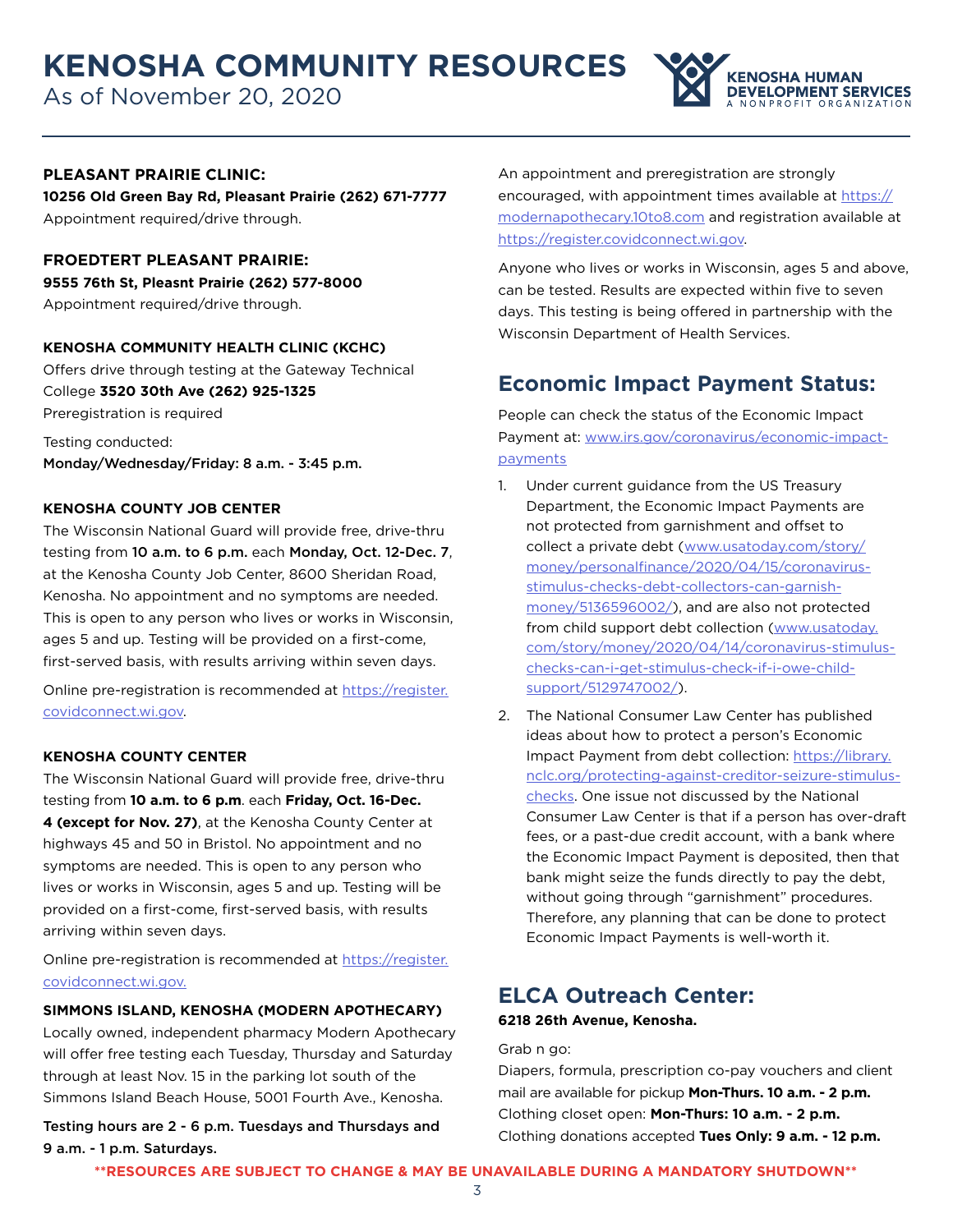

Additional services now available by **APPOINTMENT ONLY**  consumers must call in advance to **262-652-5545**.

## **Emergency Internet Resources Website:**

Many internet service providers are offering low-cost, discounted, and free access options in response to the COVID-19 health emergency. The geography served, eligibility for offers, type of discount, and length of time varies. This website compiles the information the Commission currently has. [https://psc.wi.gov/Pages/](https://psc.wi.gov/Pages/Programs/BroadbandEmergencyInternetResources.aspx) [Programs/BroadbandEmergencyInternetResources.aspx](https://psc.wi.gov/Pages/Programs/BroadbandEmergencyInternetResources.aspx)

# **Familia Dental: 262-653-3980**

Kenosha office hours are Monday - Friday 9 a.m. - 6 p.m. There is a new check in policy to prevent the spread of COVID-19 and they are requiring clients to wear masks.

# **Free Tax Prep:**

All Kenosha County VITA sites are closed until further notice.

## **Food Share or Pandemic EBT Benefits:**

#### **Update on FoodShare Renewals and Six-Month Reports as of 11/20**

In a continued effort to help protect the health and safety of members during the COVID-19 pandemic, the Wisconsin Department of Health Services (DHS) will be postponing FoodShare renewals and eliminating FoodShare Six-Month Reports that were due in December 2020, January 2021, and February 2021. DHS is able to make these temporary program adjustments due to provisions in the federal Continuing Appropriations Act, 2021 and Other Extensions Act.

FoodShare members who would have had a renewal due in December, January, or February will now need to complete their renewal in June, July, or August 2021. They will receive a renewal letter prior to having to complete their renewal.

Additionally, FoodShare members who would have had a Six-Month Report due in December 2020, January 2021, or February 2021 will not receive a paper report form in the mail and will not need to complete and submit their report.

People Receiving Food Share or Pandemic EBT Benefits Can Now Order and Purchase Food Online Using Their QUEST or P-EBT Card.

Starting May 21, 2020, people who receive Food Share or Pandemic EBT (P-EBT) benefits will be able to order and purchase food on Amazon's and Walmart's websites using their QUEST or P-EBT card.

The U.S. Department of Agriculture's Food and Nutrition Service has approved Wisconsin's request to expedite implementation of online food purchasing at authorized retailers for people who receive Food Share or Pandemic EBT benefits. At this time, the Food and Nutrition Service has only authorized Amazon and Walmart to accept online payments in Wisconsin.

**Purchasing Process**: When purchasing food on Amazon's and Walmart's websites, people will be able to choose an EBT card payment option and enter their card details. They will be asked to enter their card PIN each time they check out.

People can only use their QUEST or P-EBT card to purchase eligible food. If they are ordering other items at the same time, they will be asked to enter another form of payment to purchase those items.

Amazon and Walmart provide more information about the purchasing process on their websites.

If people experience an issue while making an online purchase with their QUEST or P-EBT card, they should first check that they have a balance on their card by going to the ebtEDGE website, using the ebtEDGE mobile app, or calling QUEST Card Service at 877-415-5164. If they have a balance, they should contact Amazon or Walmart customer service for assistance.

**Delivery:** Delivery options depend on location. Amazon delivers across the state and offers free shipping on eligible orders over a certain dollar amount. Walmart delivers to certain locations or offers pick up at the store.

Both Amazon and Walmart may charge a delivery fee in some cases. Delivery fees cannot be paid with QUEST or P-EBT cards; they must be paid with another form of payment.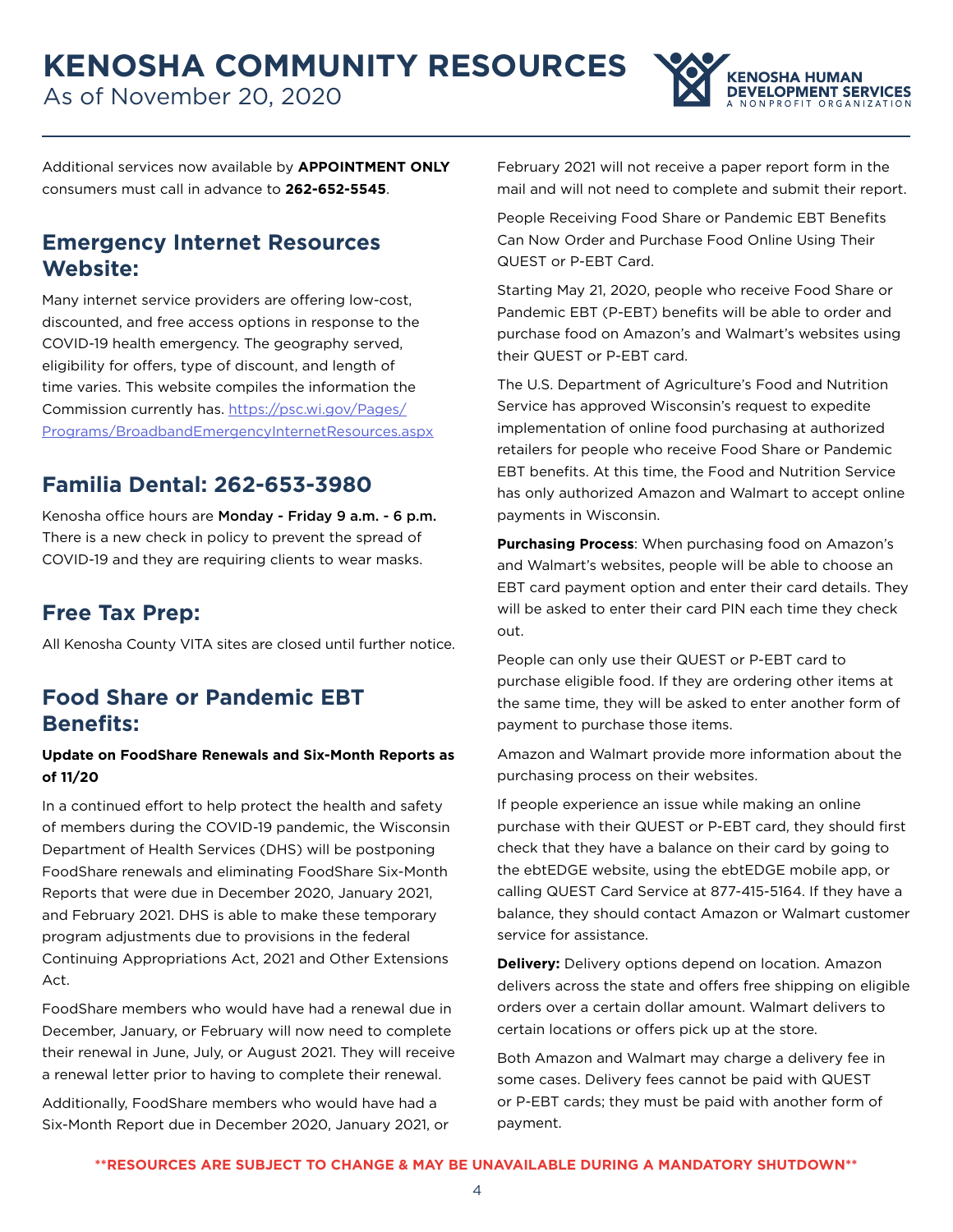As of November 20, 2020



**Other Purchasing Options:** Some grocery stores offer other options to help people purchase their food safely and easily. For example, people can order their food online or over the phone, choose an EBT card payment option, and swipe their QUEST or P-EBT card when they pick up their order, either curbside or in store. People should check with their local grocery stores to see what options they offer.

## **Food Resources:**

### **Current Food Resources in Kenosha:**

[https://kenosha.extension.wisc.edu/nutrition](https://kenosha.extension.wisc.edu/nutrition-education/)[education/](https://kenosha.extension.wisc.edu/nutrition-education/)

## **East of I-94 Food Resources**

#### **CHRIST THE KING CHURCH**

#### **5934 8th Ave. Kenosha** Ph. **262-654-0457**

Offering a to-go breakfast on **Sunday mornings** from **7:30 – 8:30 a.m.** in the east parking lot entrance.

#### **THE GARDEN PANTRY AT ST. CASIMIR**

Every Saturday of the month at 9:30 a.m. in the back parking lot located **1009 Washington Rd**., ½ block west of Sheridan Rd.

#### **GRACE WELCOME CENTER**

#### **2006 60th St, Kenosha Ph. 262-654-9143**

Food Pantry open weekly from **4:30-6:30 p.m** on **Tuesdays**  for a package of groceries to-go.

To-go breakfast offered **Thursdays & Fridays** to-go **8:30- 9:15 a.m.** 

#### **KENOSHA COUNTY AGING & DISABILITY RESOURCE CENTER (**[adrc.kenoshacounty.org](http://adrc.kenoshacounty.org)**) Grocery Shopping**

**Assistance – remote.** Free service helps seniors and persons with disabilities access grocery store online services. Staff place the grocery order with callers over the phone, schedule free Care-A-Van delivery, and accept payment by check or card. Call the Aging & Disability Resource Center at **262-605-6646** to learn more and schedule an appointment.

## **Free and Reduced Meals for Children at KUSD:**

The U.S. Department of Agriculture, Food and Nutrition Services, has approved Wisconsin's request to issue Pandemic EBT or P-EBT benefits. These benefits will ensure children who normally receive free or reducedprice meals through their school continue to have access to nutritious meals while schools are closed as a result of the COVID-19 pandemic. Benefits will be issued in a phased approach, and, if information is not available through existing data, parents or guardians will be able to apply for the benefits through a streamlined application process.

#### **MOBILE MARKET**

Mobile grocery store travels throughout Kenosha offering food at 25% off store prices. The market is an active store, not a food pantry or donation center. The market sells staples, over 50 different fruits and vegetables, and popular meat and dairy items. It does not sell canned items or processed foods. The market accepts debit cards, credit cards, and Quest EBT. No cash is onboard or accepted. **Volunteers and staff will help individuals shop the Mobile Market to keep everyone safe and healthy.**

For current schedule: google Kenosha County Food Resources during COVID-19 and click on link found under Mobile Market or at [https://kenosha.extension.wisc.edu/](https://kenosha.extension.wisc.edu/nutrition-education/) [nutrition-education/](https://kenosha.extension.wisc.edu/nutrition-education/)

#### **RACINE/KENOSHA COMMUNITY ACTION AGENCY Senior Fruit & Vegetable Vouche Program**

Funding allows eligible seniors to register and receive \$25 in vouchers to purchase locally grown fruits and vegetables at participating Farmer Markets and Farmstands in Kenosha County from June 1st - October 31st. Seniors must be at least 60 years of age and considered low-income to receive one set of vouchers. Last year's recipients will be contacted by phone for this season's registration. If you have questions or would like to check your eligibility to register as a new recipient, please call **262-657-0840 x220**.

#### **THE SALVATION ARMY**

**3116 75th St. Kenosha Ph: 262-564-0286** Prepacked Boxes **Tuesdays & Thursdays 1:00 - 4:00 p.m.**

Please have your pantry card and picture ID ready. Distribution takes place at the parking lot door.

**\*\*RESOURCES ARE SUBJECT TO CHANGE & MAY BE UNAVAILABLE DURING A MANDATORY SHUTDOWN\*\***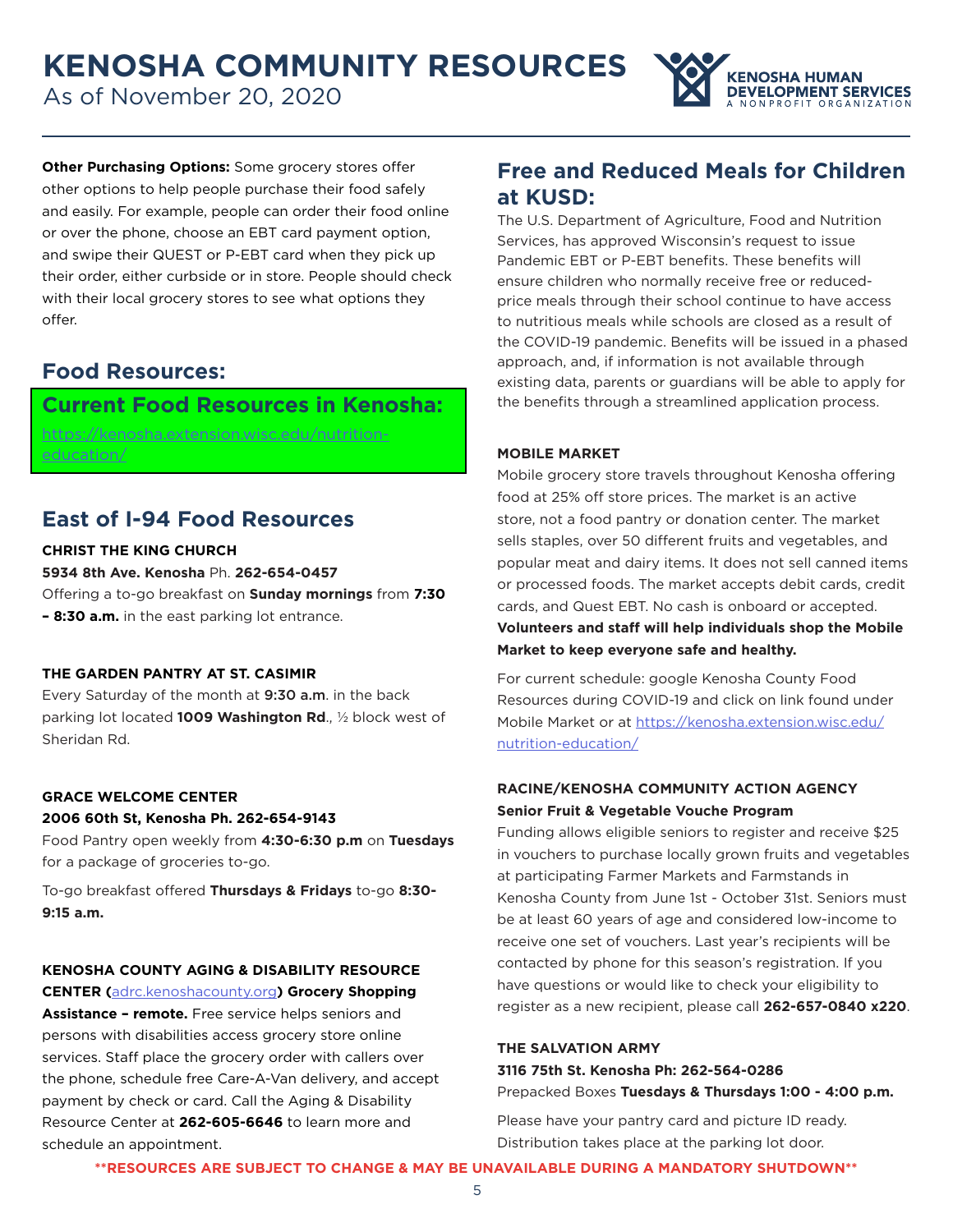

#### **THE SHALOM CENTER**

#### **4314 39th Ave. Kenosha Ph: 262-658-1713**

- **• On-Site Soup Kitchen:** 7 days a week, a meal-to-go 5:00 - 6:00 p.m. daily only at 4314 39th Ave. Kenosha site.
- The Shalom Center Food Pantry at 4314 39th Ave. Kenosha. **Wednesdays & Fridays 8:30 – 11:30 a.m.**  distributes to Kenosha County residents on a firstcome, first-serve basis as supplies are limited. Please stay in your car, come with your valid Kenosha ID, and a bill (example: Utility bill within 30 days showing your Kenosha County address), and a pre-boxed food package will be delivered to your car. This process allows for limited interactions to keep everyone healthy.

#### **ST. VINCENT DE PAUL - KENOSHA Ph: 262.764.1985 7531 30th Ave. Kenosha**

Please maintain the recommended 6ft. Distance for all distributions. *The schedule below is weekly unless otherwise noted.* 

- **• Food Pantry (Monday-Saturday):** On-site available to those in the community who are in need. **10:00 a.m. - 4:30 p.m. Monday - Saturday**. For the pantry, call **262-764-1985** to schedule an appointment. Pick-up is on the EAST side of the building.
- **• Food distribution with Feeding America (Every Wednesday):** Distribution begins at **9:00 a.m.** until supplies last. No need to call, and may go every week. Pre-bagged/boxed food is available. Curb-side, drivethrough pick-up is on the EAST side of the building.
- **• Thursday Bakery Items: 12:00 p.m.** until supplies last. Inside the store.

#### **KENOSHA UNIFIED SCHOOL DISTRICT**

Meal distribution plans for September and beyond will be communicated as further plans are finalized. Please note, the 2020/2021 free and reduced lunch application portal is active and you may apply at: [https://www.myschoolapps.](https://www.myschoolapps.com/) [com/](https://www.myschoolapps.com/)

### **West of I-94 Food Resources:**

#### **MOBILE MARKET**

Mobile grocery store travels throughout Kenosha offering food at 25% off store prices. The market is an active store, not a food pantry or donation center. The market sells staples, over 50 different fruits and vegetables, and popular meat and dairy items. It does not sell canned items or processed foods. The market accepts debit cards, credit cards, and Quest EBT. No cash is onboard or accepted. Volunteers and staff will help individuals shop the Mobile Market to keep everyone safe and healthy.

#### **THE SHARING CENTER**

#### **25700 Wilmot Road, Trevor. 262-298-5535**

Providing custom food boxes with curbside pickup.

Updated pantry hours:

**Mondays and Wednesdays 11:00 a.m. – 1:00 p.m. and Fridays 9:00 - 11:00 a.m.**

The day you plan to visit, call first, to do check-in by phone when the pantry is open. When you arrive for food pick-up, call the pantry at **262-298-5535** to let the pantry know you are there and they will deliver your groceries to your vehicle. Note: Western Kenosha County Transit is still offering services at this time. Anyone who needs a ride to/ from the Sharing Center can get one for free using WKCT. *All other programs and services are still being offered.* 

#### **TWIN LAKES AREA FOOD PANTRY AT ST. JOHN'S CATHOLIC CHURCH 701 N Lake St., Twin Lakes.**

Open **Tues and Weds** from **10:00 a.m. – 12:00 p.m.**

Also the **2nd Tuesday evening** of each month from **7:00 – 8:00 p.m.** 

Clients should wait in their vehicles and items will be delivered to their cars.

#### **WESTOSHA LAKES CHURCH - HELPING HANDS FOOD PANTRY 24823 74th St. Salem. 262-843-1948**

Distribution is on the **2nd Saturday** of each month.

Registration for Sept has passed. Registration information for October's pantry distribution will be posted on September 8.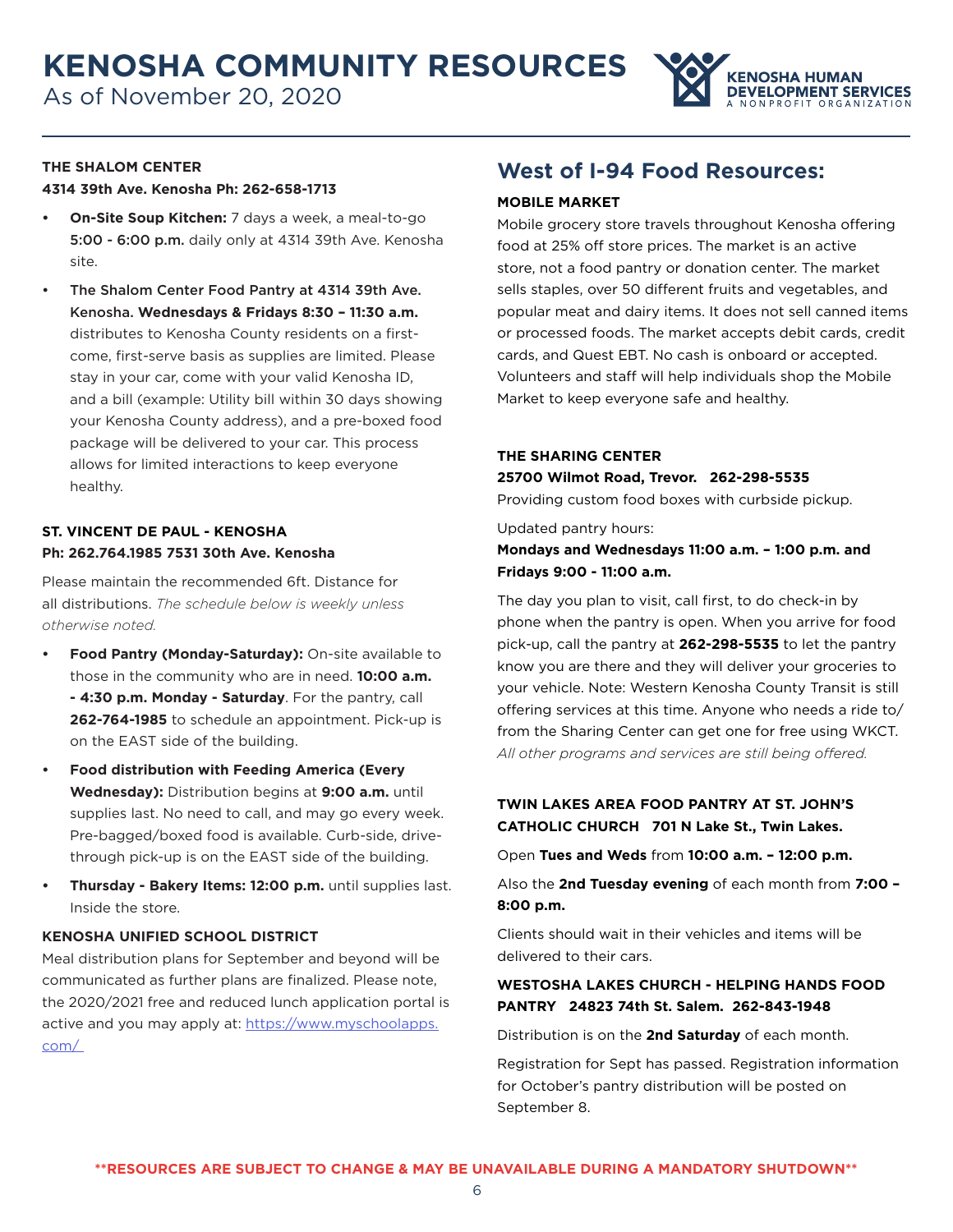As of November 20, 2020



## **West Kenosha County:**

Schools in Western Kenosha County are communicating directly with enrolled families for their school meal procedures for online and/or in-school learning.

Parents should check with their child's school for more information.

## **FSET Services:**

Kenosha Job Center has FSET services and updates for the program can be found at [https://www.dhs.wisconsin.gov/](https://www.dhs.wisconsin.gov/fset/index.htm) [fset/index.htm](https://www.dhs.wisconsin.gov/fset/index.htm)

## **Harm Reduction:**

#### **VIVENT HEALTH:**

Vivent Health now Accepting Appointments for Onsite Services. Vivent Health is accepting appointment requests from current and new patients and clients for all services, except for dental care. Individuals can call Vivent Health at 800-359-9272 or use their MyChart mobile app to make appointments at **all locations.**

**Please note that you MUST have an appointment to enter the building – no walk-in appointments or visits will be allowed.**

When arriving for visits, patients and clients will be required to wear face coverings, and should bring their own, if possible. Before entering any Vivent Health location, everyone will be screened for Covid-19.

Also able to provide many of their services virtually.

If you have any questions or to schedule an appointment, please contact your case manager or call **800-359-9272**.

#### **KENOSHA COUNTY DIVISION OF HEALTH:**

The Kenosha County Division of Health is now offering online Narcan trainings. Individual and group trainings can be scheduled by contacting program staff at [narcan@](mailto:narcan%40kenoshacounty.org?subject=) [kenoshacounty.org](mailto:narcan%40kenoshacounty.org?subject=) or **262-605-6741.** Trainings will be approximately 30 minutes and Narcan will either be distributed by porch drop off or mail. KCDOH is also extending more outreach in the county and would welcome any ideas and suggestions as well as agencies to connect with.

#### **PEER SUPPORT:**

Peer support is available by calling **262-657-7188.** They are currently conducting phone visits with those who are looking for assistance and their families. Appropriate information will be mailed and follow-up completed biweekly.

# **Hope Council on AODA: 262-658-8166 x 101**

In order to protect our staff and clients, and due to the risk of spreading the COVID-19 virus, the Hope Council on Alcohol & Other Drug Abuse is currently seeing only Intoxicated Driver Program clients for scheduled assessments. [info@hopecouncil.org](mailto:info%40hopecouncil.org?subject=)

Paperwork drop-off hours: **Mon-Thurs: 9 a.m. - 4 p.m.**

## **HOPELINE:**

**Text HOPELINE to 741741** if you are feeling depressed or suicidal and would like to receive texted support.

## **Internet and Phone Helpline: 608-267-3595**

#### Hours: Monday - Friday from 7:45 a.m. – 4:30 p.m.

A helpline for people who need help locating phone or internet service, a Consumer Affairs staff person will walk through internet and phone service options, share any discount information, and provide information about Lifeline eligibility and enrollment.

## **Job Center: 262-697-4500**

Economic Support Appointments will be by phone call only and clients can email documents.

Office open Mon - Fri 8 a.m.-5 p.m. for pickup and drop off of documents.

OTHER SERVICES AVAILABLE BY APPOINTMENT – CALL 262-697-4500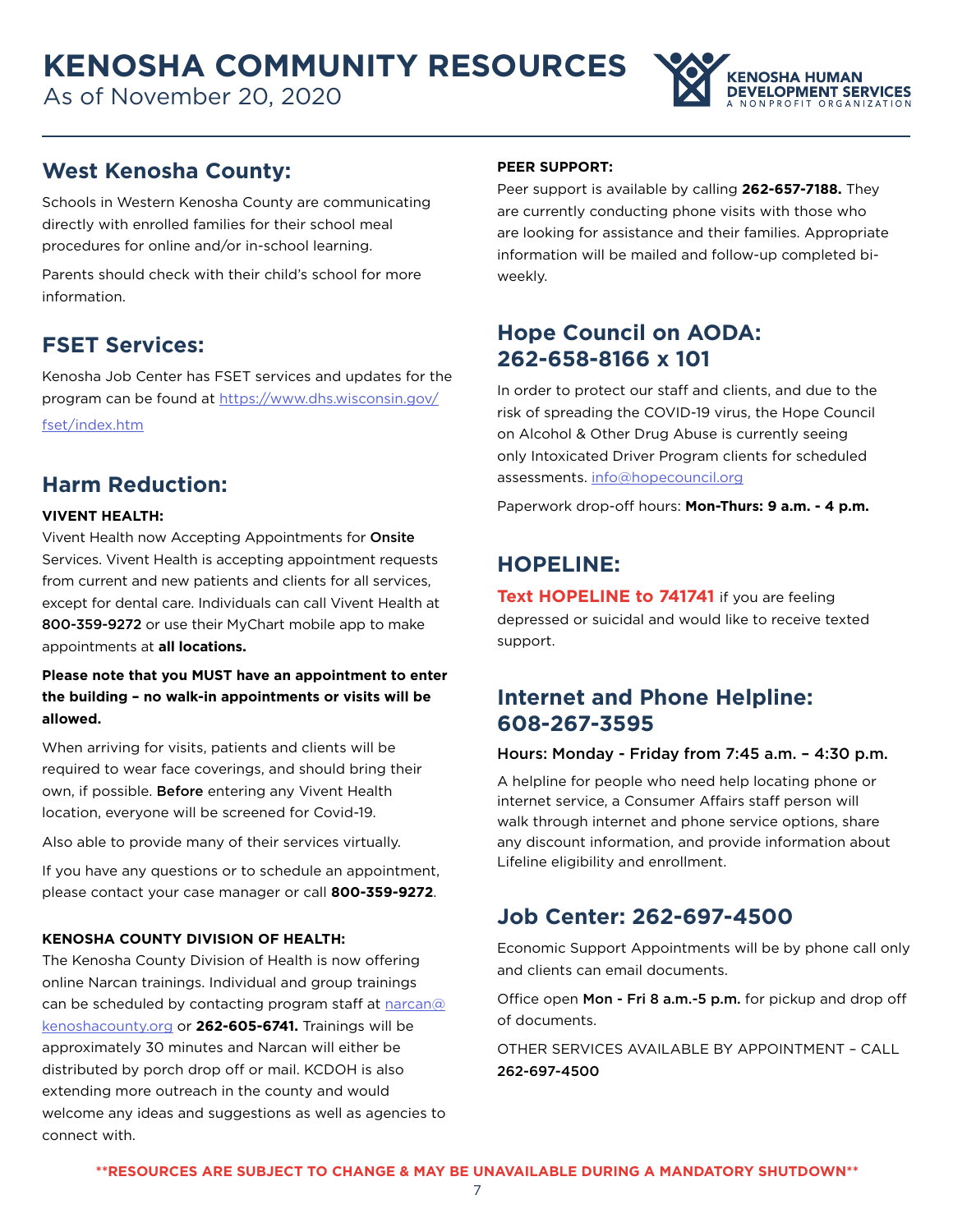As of Novemer 20, 2020



## **KAFASI: 262-658-3508**

#### **MEALS ON WHEELS**

Delivered once a week to reduce everyone's exposure yet keep seniors stocked. Available to individuals who are elderly or disabled, who are homebound and unable to prepare meals for themselves or do not have assistance in preparing meals. When meals are requested, a social worker will contact you to further discuss your needs.

For meals in the City of Kenosha, call **262-658-0237**. For meals in the County of Kenosha, call **262-358-5779**.

#### **D.I.B.S. (DINNERS IN A BOX)**

For seniors 60+. Includes: 2 meals a day, for 1 to 2 people, for two weeks

- Dietician created recipes for each meal
- Resource information
- Two \$5 Veggie Vouchers

A suggested donation of \$25.00 per box is requested. Pick up or delivery arrangements will be made after your reservation is complete. **Call 262-658-3508**.

#### **SENIOR DINING**

KAFASI senior dining sites are closed, however, KAFASI is offering the following meal programs for seniors 60+: **Frozen meals 5-Packs Curbside Pick Up, available for pickup at the following locations 9:30 a.m. - 11:30 a.m.:**

| Tuesday: | KAFASI, 7730 Sheridan Road |
|----------|----------------------------|
|          | (262) 658-3508             |

- **Wednesday:** Westosha Senior Center, 19200 93rd Street, Bristol (262) 358-5554
- **Thursday:** Parkside Baptist Church, 2620 14th Place (262) 552-7737

**How to order frozen meal 5-packs:** Orders must be placed by 10:30 a.m. the previous day by calling the number at the location listed. Each frozen meal order will include 5 frozen meals with beverages and crackers. There is no fee for food, but a donation of \$3.00 per meal is requested. **Call to schedule pick-up.**

**Hot and Cold Meal Curbside Pick-Up at the following locations 11:30 a.m. - 1:30 p.m.**

| <b>Wednesdays</b> | Village Pub of Silver Lake, 307 N. Cogswell                                                                        |
|-------------------|--------------------------------------------------------------------------------------------------------------------|
| and Fridays:      | Dr., Silver Lake 262-358-5779                                                                                      |
| <b>Thursdays:</b> | Kenosha Achievement Center, 1218 79th<br>Street, Kenosha (south parking lot of main<br>KAC building). 262-658-3508 |

**How to order hot and cold meals:** Orders must be placed by 10:30 a.m. the previous day by calling the number at the location listed. Each pick up includes one hot meal and one cold meal for later. There is no fee for food, but a donation of \$4.00 per meal is requested. **Call to schedule a curbside pick-up.**

#### **SENIOR CENTER WITHOUT WALLS OFFERS SOCIAL OPPORTUNITIES:**

Feeling the effect of social distancing? Don't be lonely! KAFASI's Senior Center Without Walls (SCWOW) program lets you chat with other seniors on fun group telephone calls. Join us for any of the weekly calls below.

**Tuesdays: 2:00 p.m.** Varied Topics **Wednesdays: 2:00 p.m.** Travelogue **Thursdays: 11:00 a.m.** Guided Meditation **Fridays: 2:00 p.m.** Technology Assistance with Troy or Q&A with Senator Bob Wirch **Sundays: 4:00 pm** Sunday with Sally

# **KENOSHA COUNTY AGING & DISABILITY**

**RESOURCE CENTER (**<adrc.kenoshacounty.org>**)**

**Grocery Shopping Assistance – remote.** Free service helps seniors and persons with disabilities access grocery store online services. Staff place the grocery order with callers over the phone, schedule free Care-A-Van delivery, and accept payment by check or card. Call the Aging & Disability Resource Center at **262-605-6646** to learn more and schedule an appointment.

# **Kenosha County Aging and Disability Resource Center: 262-605-6646**

#### **Appointments are strongly encouraged.**

Most business may be conducted by phone or using remote video. Trained staff can respond to questions and offer information about community resources, benefits and caring for elders and persons with disabilities.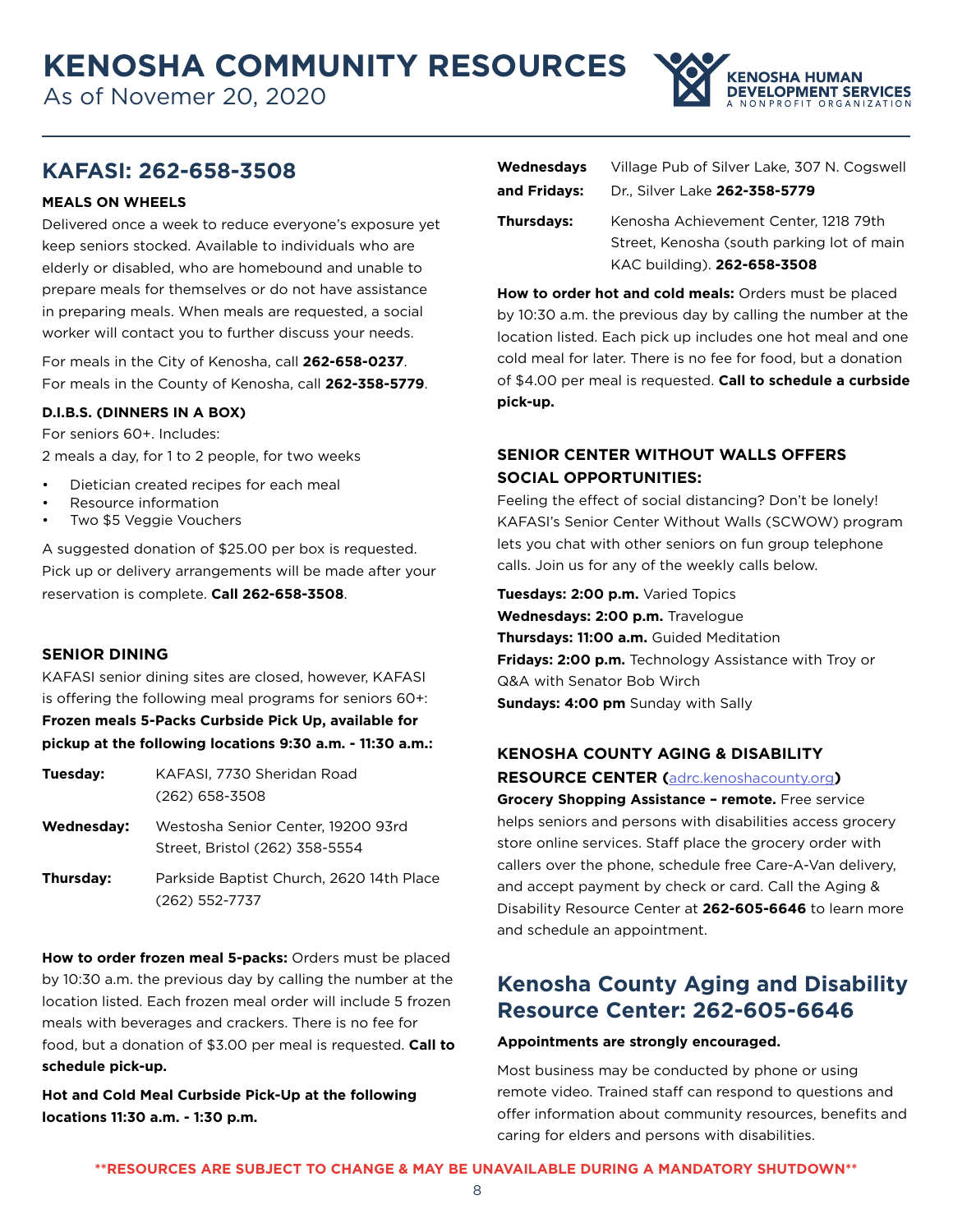As of November 20, 2020



The Medical Equipment Loan Closet remains closed until further notice. Donations are not being accepted at this time.

Call **262-605-6646** to speak with our staff or schedule an appointment, **Monday - Friday: 8:00 a.m. – 5:00 p.m.**

# **Kenosha Unified School District:**

KUSD will transition to 100% virtual instruction for all students, except those whose IEPs require in-person instruction, from Monday, November 30, 2020 to Friday, January 8, 2021. More information can be found at [https://](https://www.kusd.edu/district/return-2020) [www.kusd.edu/district/return-2020.](https://www.kusd.edu/district/return-2020)

## **Kenosha WIC at RKCAA: 262-657-0840**

#### **WISCONSIN RENTAL ASSISTANCE PROGRAM (WRAP)**

EFFECTIVE TODAY, FRIDAY, NOVEMBER 13, 2020, RACINE KENOSHA COMMUNITY ACTION AGENCY, INC.

(RKCAA) WILL NO LONGER ACCEPT NEW WRAP APPLICATIONS, BUT WILL CONTINUE TO PROCESS

COMPLETED APPLICATIONS THAT HAVE BEEN RETURNED UNTIL FUNDING IS NO LONGER AVAILABLE.

Kenosha WIC families: Please contact Kenosha WIC before coming into the office. We have a variety of options to make sure you get your WIC benefits.

Please follow all recommendations to prevent the spread of COVID-19 to keep your family and community safe. **262-657-0840** [wic@rkcaa.org](mailto:wic%40rkcaa.org?subject=).

# **Legal Action of WI: 262-637-3000 / 855-947-2529**

**Office closed.** Working remotely with current clients and will accept new referrals from partner agencies.

## **Medication for Opioid Use Disorders Program:**

#### **AMERICAN TELEPSYCHIATRY**

Basic services we provide are: initial psychiatric/SUDs intake, plan of care based on that, medication administration/

management, and psychotherapy. We provide services face-to-face. Face to face can be video face-to-face or inperson face-to-face. During the public health emergency, we can also provide services via audio-only connection to the patient in the home. During this emergency, we have developed a very simple intake form. Essentially the client or their advocate would call Susie, she will take down some demographic and medication-related information (i.e., what meds are you currently taking), and then she would schedule the patient. Susie would facilitate the interaction between the patient and the provider on the date of the appointment. The patient needs to have a computer with a webcam and microphone, and internet access. Otherwise, we can do an audio-only session. We accept Medicare, Medicaid, or County pay. We also accept self-pay at the time of service via credit card. Please call **414-376-6053** with questions.

#### **CLEANSLATE:**

Through our unique treatment model, CleanSlate brings high-quality medication-assisted treatment, using buprenorphine (Suboxone), naltrexone (Vivitrol), which are all in pill form, as part of an individualized treatment plan led by our trained medical staff. Additionally, our care coordination services help patients find the needed support services such as counseling, childcare, housing and transportation.

In keeping with social distancing during this pandemic, **we are now conducting all of our medical and mental health visits via telehealth**. Call the CleanSlate Kenosha Center at **262-842-0149** for more information or to make an appointment. Also, new patients are welcome!

We continue to monitor the COVID-19 situation and will adjust changes to center operations accordingly. Please continue to check our website for the latest at: [https://www.](https://www.cleanslatecenters.com/) [cleanslatecenters.com/.](https://www.cleanslatecenters.com/)

#### **FAMILY PSYCHIATRIC CARE:**

At Family Psychiatric Care we have been seeing clients via telepsych during the Safer At Home Order. Clients log into website called **[Doxy.me](http://Doxy.me)** and see their prescriber through a video chat (similar to Zoom or Facetime--but HIPPA compliant to protect their privacy). Once the Safer at Home Order is lifted, we will slowly transition back to face

to face appointments. **\*\*RESOURCES ARE SUBJECT TO CHANGE & MAY BE UNAVAILABLE DURING A MANDATORY SHUTDOWN\*\***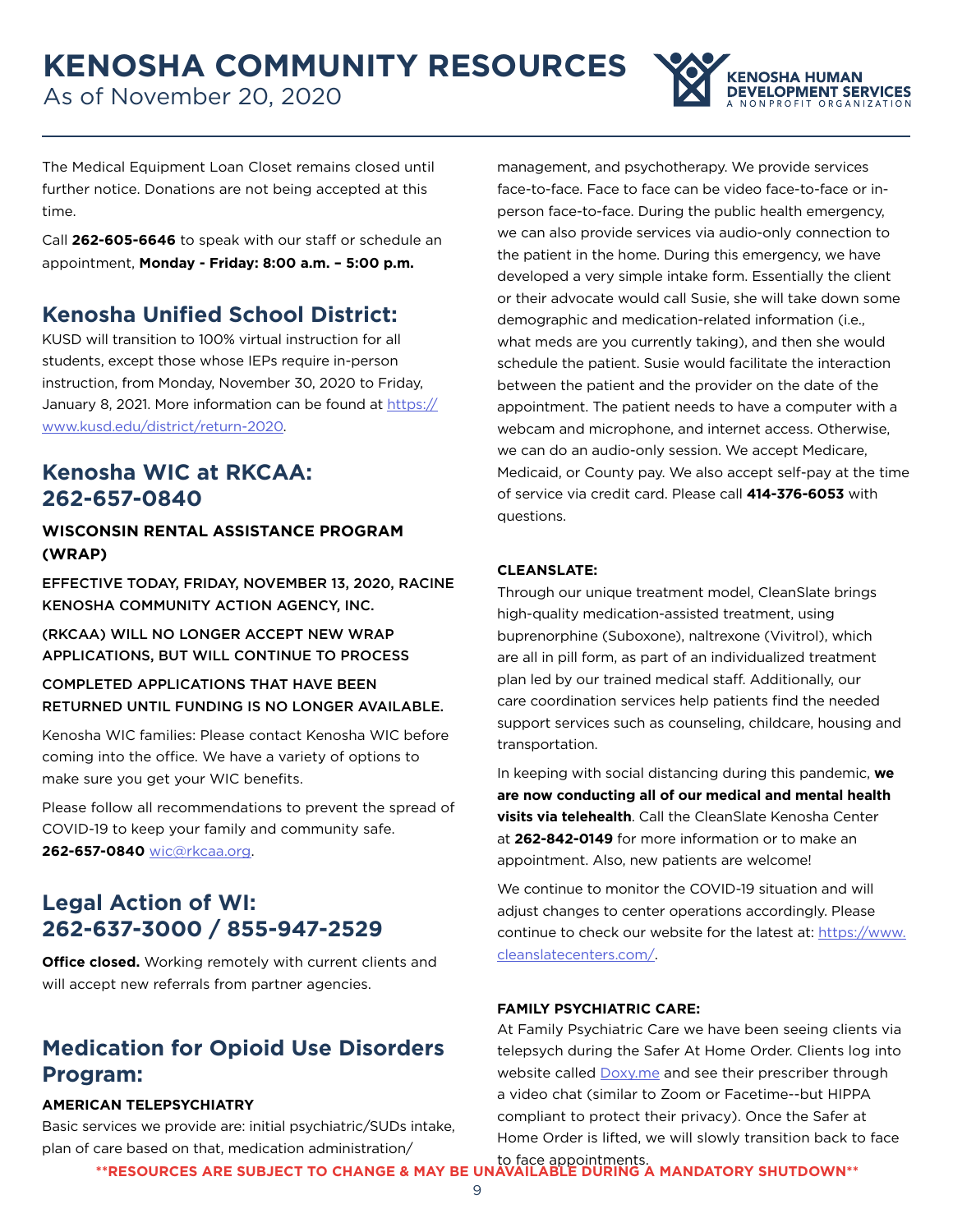As of November 20, 2020



We continue to see current patients and are taking new patients at this time. We do prescribe Vivitrol (injection) and oral naltrexone (pill) at our clinic for opioid use disorders. If a client is prescribed Vivitrol we will help set them up at a pharmacy where the injection will be administered. We do not prescribe Suboxone or Methadone and refer out for those services. We are open **Monday-Thursday from 8:00 a.m. - 6:00 p.m**. Clients can call **262-725-4426** to schedule an appointment. Our website is [www.fpckenosha.com.](http://www.fpckenosha.com)

#### **PROFESSIONAL SERVICES GROUP:**

The Comprehensive Alcohol and Drug Treatment Program is actively working with a full caseload of participants during the Safer At Home order. **Referrals for new participants are still being accepted during this time.**  Possible participants can contact program supervisor Ryan Deglow by phone or email. (**262-945-0995** or [rdeglow@](mailto:rdeglow%40psgcip.com?subject=) [psgcip.com](mailto:rdeglow%40psgcip.com?subject=)) Professional referrals can also contact Ryan during this time for possible referrals. Intakes are coordinated with the assigned recovery specialist as soon as the program can start working with new referrals. The initial intake may require some brief face-to-face contact to obtain necessary signatures for program intake paperwork. At this time, all therapy and group sessions are being done via telehealth. No in-person sessions are being currently offered, as all staff are working from home.

Vivitrol is still the main medication-assisted treatment option CADTP is offering. The initial bloodwork and the Vivitrol injection are being done in coordination with the Kenosha County Division of Health. If Vivitrol is not a viable option, Suboxone can be explored with one of the licensed prescribers through the PSG clinic for participants with opiate use. At this time, the Kenosha County Division of Health is requiring participants to wear a mask during their visits to their clinic.

CADTP is offering services during typical business hours of **8-5 p.m. Monday - Friday**, but recovery specialists and therapists are attempting to be as flexible as possible based on participant availability. Groups are also offered during the evening hours for program participants. The Division of Health has more limited availability for scheduling during the Safer at Home order that the assigned recovery specialist will help coordinate.

#### **ROGERS BEHAVIORAL HEALTH:**

Rogers has launched a telehealth treatment platform called Rogers Connect Care, allowing patients to have access to levels of care. Rogers uses Naloxone (Suboxone) and Vivitrol on a case by case basis.

#### **Adult Programs:**

- **• Mental Health and Addiction Recovery (IOP)**: M-F, 8:00 a.m - 11:00 a.m. or 11:00 - 2:00 p.m.
- **• Mental Health and Addiction Recovery (PHP):** M-F, 8:00 a.m. - 2:00 p.m.
	- Provide MAT, the patient sees a psychiatrist weekly for medication management
- **• DBT Mental Health Recovery, (PHP)**: M-F, 7:30 a.m. - 1:30 p.m.
- **• Mental Health Recovery, (PHP):** M-F, 7:30 a.m. – 1:30 p.m.
- **• OCD/Anxiety (PHP):** M-F, 7:30 a.m. 1:30 p.m.

If you have a patient interested, call **262-942-4000** to complete a free screening.

#### **WEST GROVE CLINIC:**

The Kenosha location is still accepting new clients. Currently at Kenosha all of the providers and the IOP are holding telehealth sessions with clients. Anne Nudi APNP, has recently joined WGC Kenosha and soon will be offering in person appointments. To schedule at our Kenosha location, call **262-909-6008** to set up services and West Grove Clinic is maintaining a safe and clean environment if a client would need to come on site.

# **Open Wi-Fi Tool for Drive-Up Internet:**

An online tool that can assist users in finding free-touse public broadband locations in their area. These are emergency internet locations for residents who do not have access to the internet at home. The buildings are closed, but the Wi-Fi connections remain accessible. <https://maps.psc.wi.gov/apps/PublicWiFiLocations/>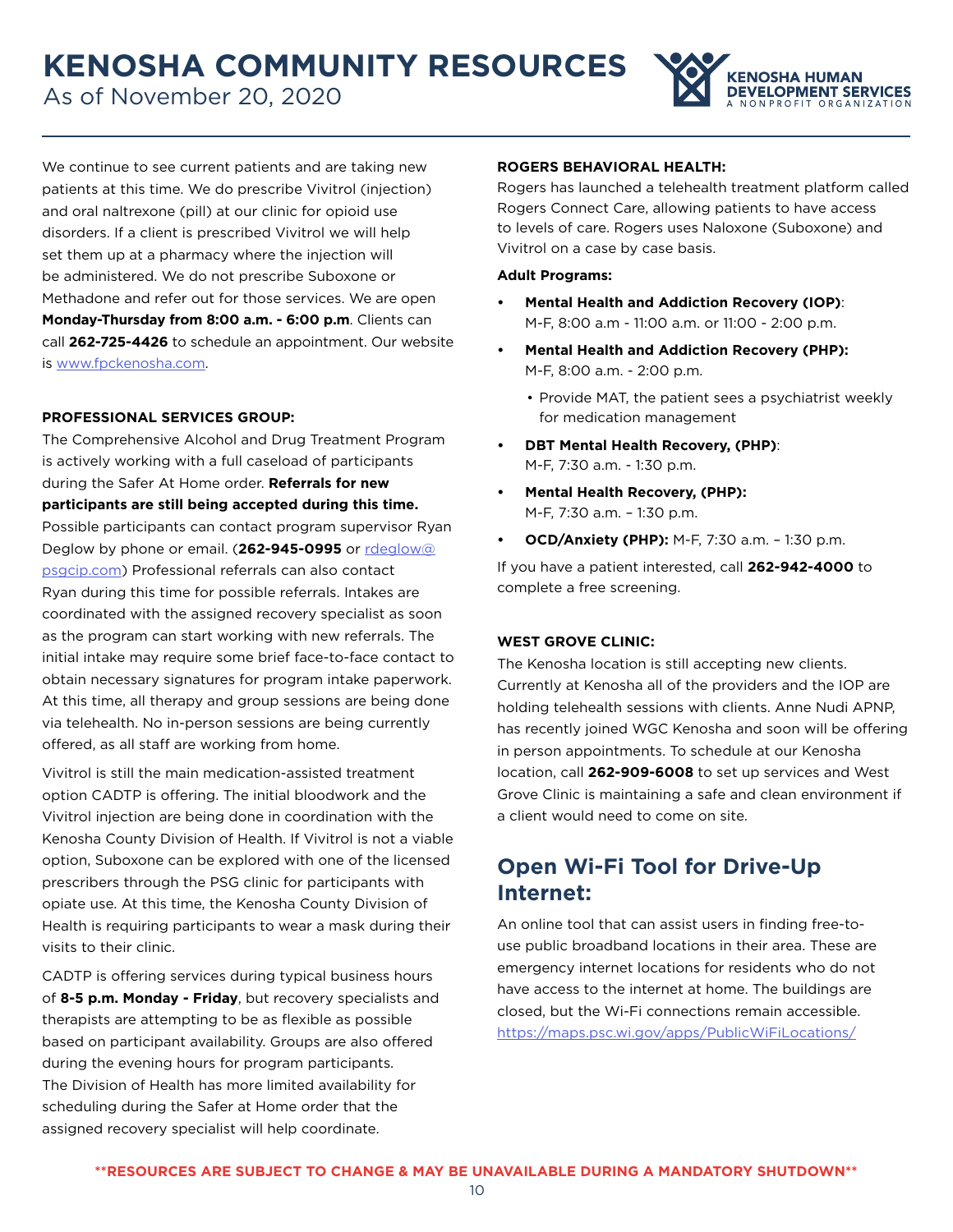

## **The Playroom INC: 262-752-6363**

6233 Durand Ave, Suite 102-3, Mount Pleasant, WI

Here at The Playroom, we exceed the standard to meet the needs of Wisconsin's children through speech and occupational therapy. Teletherapy now available!

Experts in speech therapy and occupational therapy. We are about quality, not quantity!

# **Prevention Services Network: 262-697-4584**

The Family Resource Center is **closed**. Continues to provide case management and parenting support to clients.

# **ResCare Workforce Services:**

Continues to provide emergency rental assistance for families that are W-2 income eligible by email. Please contact **Jane Rovik - [jane.rovik@rescare.com](mailto:jane.rovik%40rescare.com?subject=)** or Intake Worker - **Tammy Jones - t[amara.jones@rescare.com](mailto:Tamara.Jones%40rescare.com?subject=)**.

# **Roger's Connect Care: 262-942-4000**

#### 9916 75th Street, Suite 205, Kenosha, WI 53142,

At Rogers in Kenosha children, teens, and adults can access effective outpatient treatment and the support needed to find hope and healing from addiction, and underlying mental health issues, depression, and other mood disorders.

#### **Levels of care:**

Partial Hospitalization Programs (PHP), **Monday-Friday** for 6 hours/day (3-6 weeks)

Intensive Outpatient Programs (IOP), **Monday-Friday** for 3 hours/day (4-8 weeks)

## **UMOS Energy Assistance: 262-657-2170**

1330 52nd Street, Kenosha (inside the Boys & Girls Club, 2nd floor)

Please call **262-657-2170** to speak with UMOS staff if you need assistance. If you need to drop of documents, that can be done by sliding them under the door to our office.

#### **SERVICES PROVIDED OVER THE PHONE:**

- Phone interviews for clients already scheduled to come into the office, and those looking to make new appointments;
- Crisis payments (to help set up payment plans/ stop disconnections);
- Emergency Furnace services for non-functioning heating systems.

# **Unemployment Benefits Update:**

COVID-19 Update: Additional \$600 Unemployment Benefit Will Be Counted for FoodShare but Not Health Care Benefits.

#### **The additional \$600 FPUC ended July 25th 2020.**

**Pandemic Unemployment Assistance (PUA):** PUA is a new temporary federal program that provides up to 39 weeks of unemployment benefits to individuals who are not eligible for regular Unemployment Insurance (UI) such as:

- Individuals who are self-employed.
- Certain independent contractors.
- Individuals with limited recent work history.
- Other workers not covered by Regular UI.

This was updated on 10/19 on [https://dwd.wisconsin.gov/](https://dwd.wisconsin.gov/uiben/pua/) [uiben/pua/](https://dwd.wisconsin.gov/uiben/pua/) website and be used for application and more information regarding unemployment.

**NOTE:** The federal stimulus checks from the IRS (also known as economic impact payments) are not counted as income for Medicaid (including long-term care programs), BadgerCare Plus, FoodShare, or Caretaker Supplement. For Medicaid, these payments are disregarded as an asset for 12 months after the member receives the check.

**COVID-19 INFORMATION:** For the latest information about COVID-19 in Wisconsin, we encourage you to frequently monitor the Wisconsin Department of Health Services website for updates and to follow [@DHSWI](https://www.facebook.com/DHSWI/) on Facebook and Twitter and dhs.wi on Instagram. Additional information can be found on the Centers for Disease Control and Prevention Website.